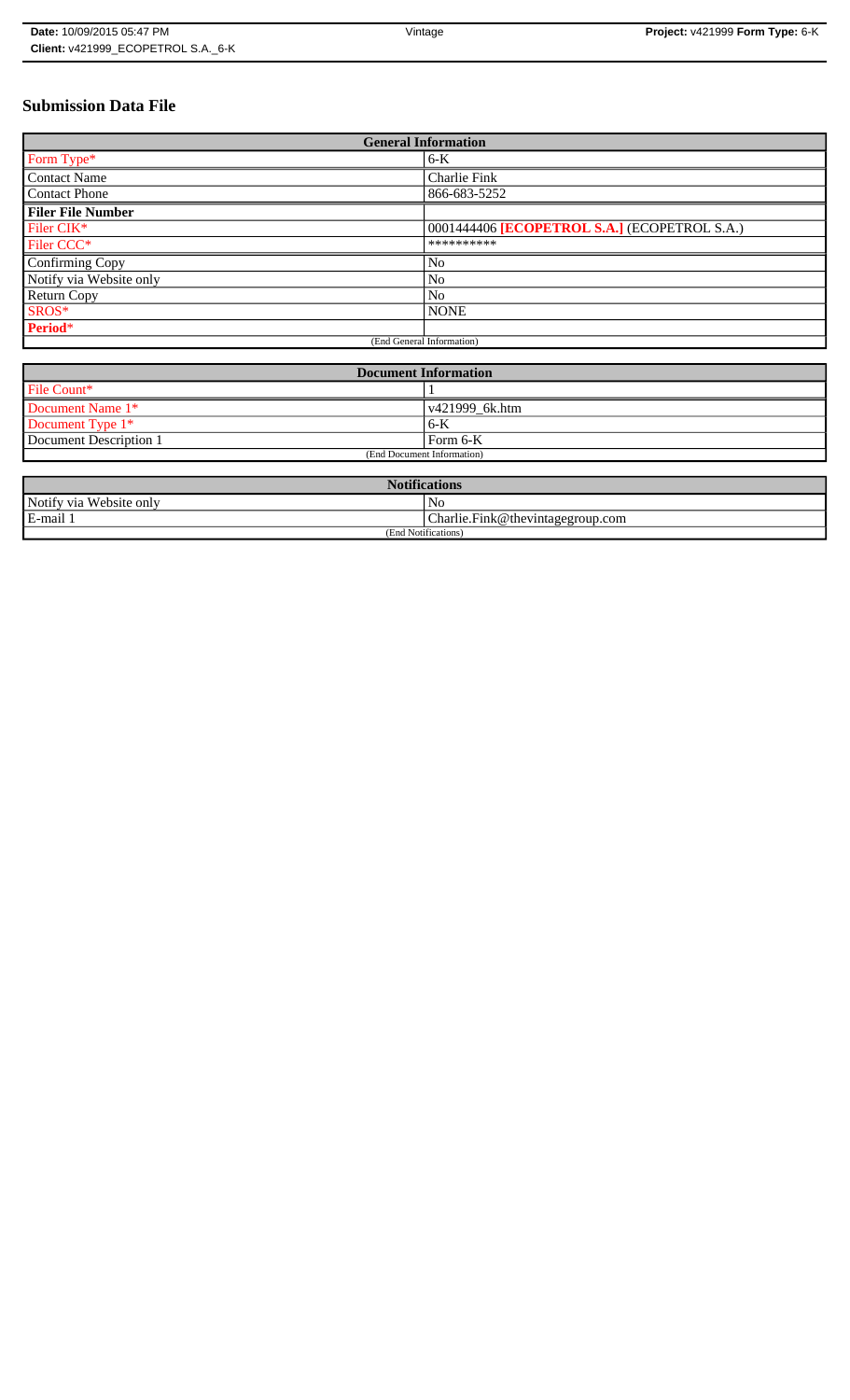#### **UNITED STATES SECURITIES AND EXCHANGE COMMISSION Washington, D.C. 20549**

## **FORM 6-K**

#### **REPORT OF FOREIGN PRIVATE ISSUER PURSUANT TO RULE 13a-16 OR 15d-16 UNDER THE SECURITIES EXCHANGE ACT OF 1934**

For the month of October, 2015 Commission File Number 001-34175

ECOPETROL S.A.

(Exact name of registrant as specified in its charter)

N.A.

(Translation of registrant's name into English)

COLOMBIA

(Jurisdiction of incorporation or organization)

Carrera 13 No. 36 – 24 BOGOTA D.C. – COLOMBIA

(Address of principal executive offices)

Indicate by check mark whether the registrant files or will file annual reports under cover of Form 20-F or Form 40-F.

Form 20-F  $\boxtimes$  Form 40-F  $\Box$ 

Indicate by check mark if the registrant is submitting the Form 6-K in paper as permitted by Regulation S-T Rule 101(b)(1)

Yes $\Box$  No  $\boxtimes$ 

Indicate by check mark if the registrant is submitting the Form 6-K in paper as permitted by Regulation S-T Rule 101(b)(7)

 $\mathbf{Yes} \ \square \ \mathbf{No} \ \boxtimes$ 

Indicate by check mark whether the registrant by furnishing the information contained in this form is also thereby furnishing the information to the Commission pursuant to Rule 12g3-2(b) under the Securities Exchange Act of 1934.

## $Yes \Box No \boxtimes$

If "Yes" is marked, indicate below the file number assigned to the registrant in connection with Rule 12g3-2(b): 82-  $N/A$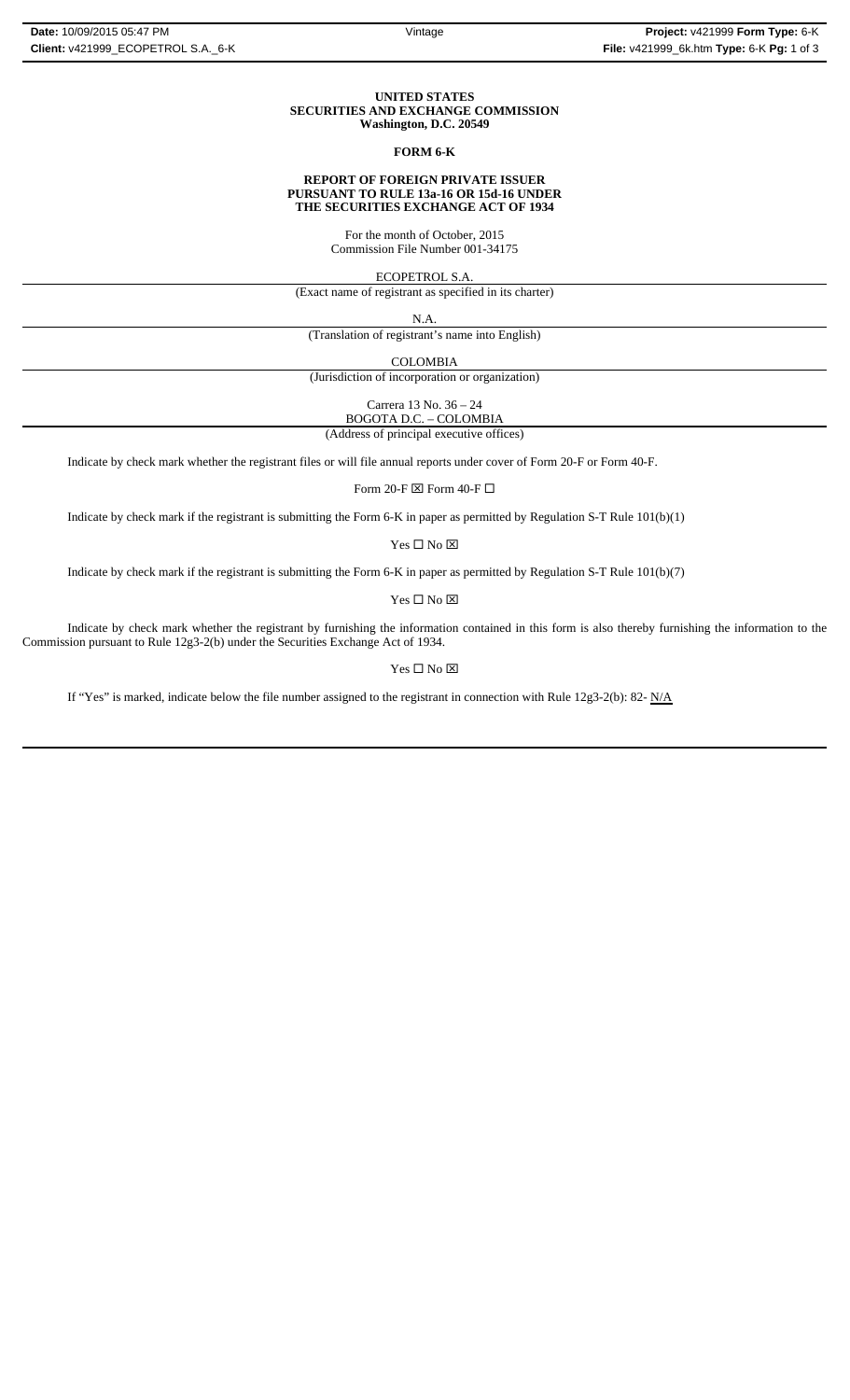## **Ecopetrol S.A. states its position on the information published in the media indicating that it is exploring the sale of Propilco**

Ecopetrol S.A. (BVC: ECOPETROL; NYSE: EC; TSX: ECP) hereby clarifies that its Board of Directors has not made any decision with respect to the sale of the company Polipropileno del Caribe, or Propilco.

Ecopetrol S.A reiterates that when there are decisions that, owing to their significance, should be reported to the market, the Company will disclose them through the official channels set by the Colombian Financial Superintendency.

#### **Bogotá D.C., October 9, 2015**

*Ecopetrol is the largest company in Colombia and is an integrated oil & gas company; it is among the top 50 oil companies in the world and among the four top ones in Latin America. Besides Colombia - where it generates over 60% of the national production - it has exploration and production activities in Brazil, Peru & the US (Gulf of Mexico). Ecopetrol owns the largest refinery in Colombia and most of the pipeline and multi-product pipeline network in the country, and is significantly increasing its participation in bio-fuels.*

*This release contains statements that may be considered forward looking statements within the meaning of Section 27A of the U.S. Securities Act of 1933 and Section 21E of the U.S. Securities Exchange Act of 1934. All forward-looking statements, whether made in this release or in future filings or press releases or orally, address matters that involve risks and uncertainties, including in respect of the Company's prospects for growth and its ongoing access to capital to fund the Company's business plan, among others. Consequently, changes in the following factors, among others, could cause actual results to differ materially from those included in the forward-looking statements: market prices of oil & gas, our exploration and production activities, market conditions, applicable regulations, the exchange rate, the Company's competitiveness and the performance of Colombia's economy and industry, to mention a few. We do not intend, and do not assume any obligation to update these forward-looking statements.*

#### **For further information, please contact:**

-----------------------------------------

**Head of Corporate Finance and Investor Relations** María Catalina Escobar Phone: (+571) 234 5190 E-mail: investors@ecopetrol.com.co

**Media Relations (Colombia)**  Jorge Mauricio Tellez Phone: + 571-234-4329 e-mail: mauricio.tellez@ecopetrol.com.co